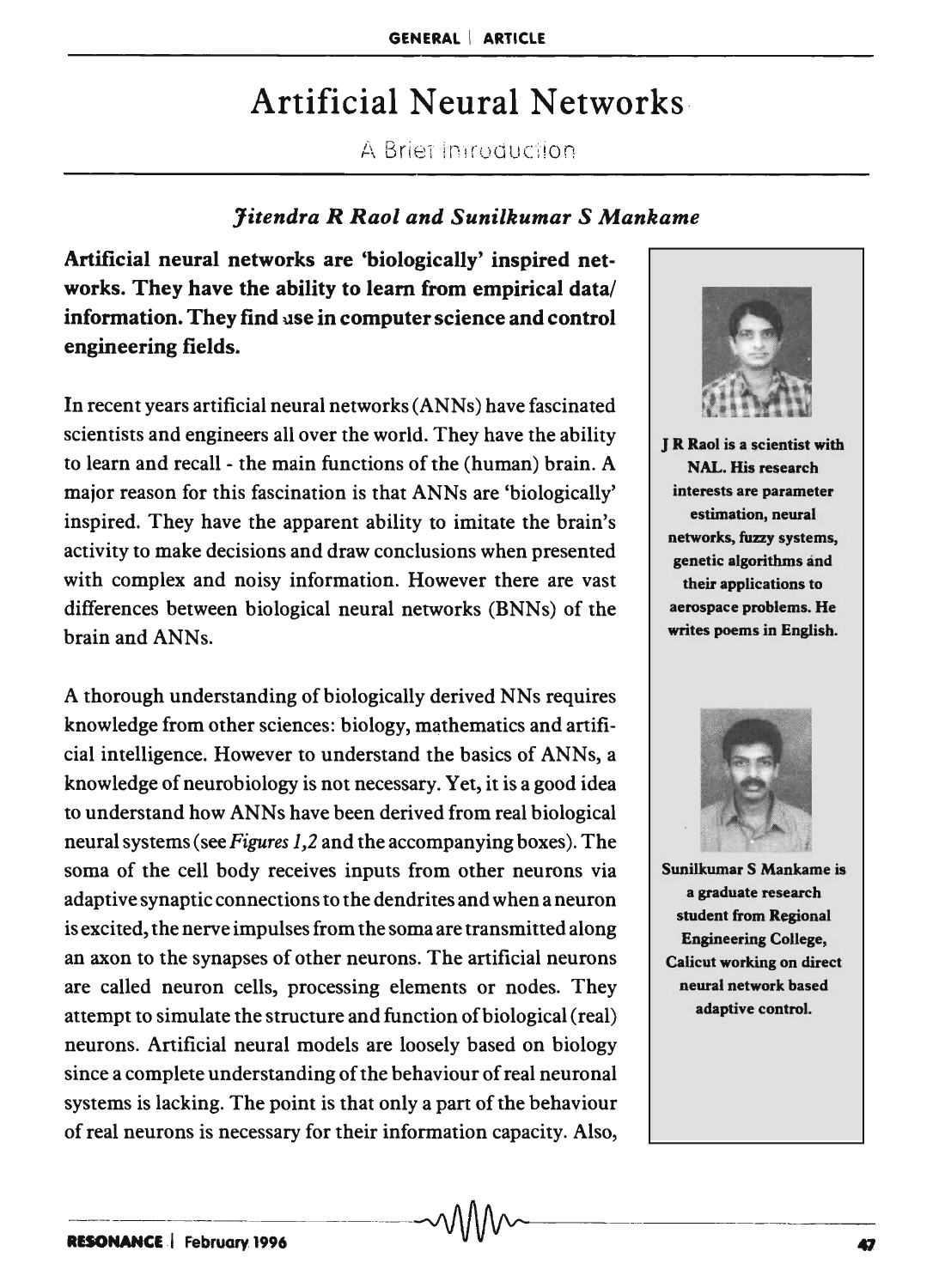#### GENERAL ! ARTICLE



Figure 1 Biological and arflflclal neuron models have certain features in common. Weights in ANN model/represent synapses of BNN.

#### Biological Neuron System

- Dendrites input branching tree of fibres connect to a set of other neurons-receptive surfaces for input signals
- Soma cell body all the logical functions of the neurons are realised here
- Synapse specialized contacts on a neuron interfaces some axons to the spines of the input dendrites - can increase/dampen the neuron excitation
- Axon nerve fibre final output channel signals converted into nerve pulses (spikes) to target cells

### Artificial Neuron System

- Input layer the layer of nodes for data entering on ANN
- Hidden layer the layer between input and output layers
- Output layer the layer of nodes that produce the network's output responses
- Weights strength or the (gain) value of the connection between nodes

it is easier to implement/simulate simplified models rather than complex ones.

The first model of an elementary neuron was outlined by McCulloch and Pitts in 1943. Their model included the elements needed to perform necessary computations, but they could not

 $\,\,\sim\,\,$ 

Artificial neural networks have the apparent ability to imitate the brain's activity to make decisions and draw conclusions when presented with complex and noisy information.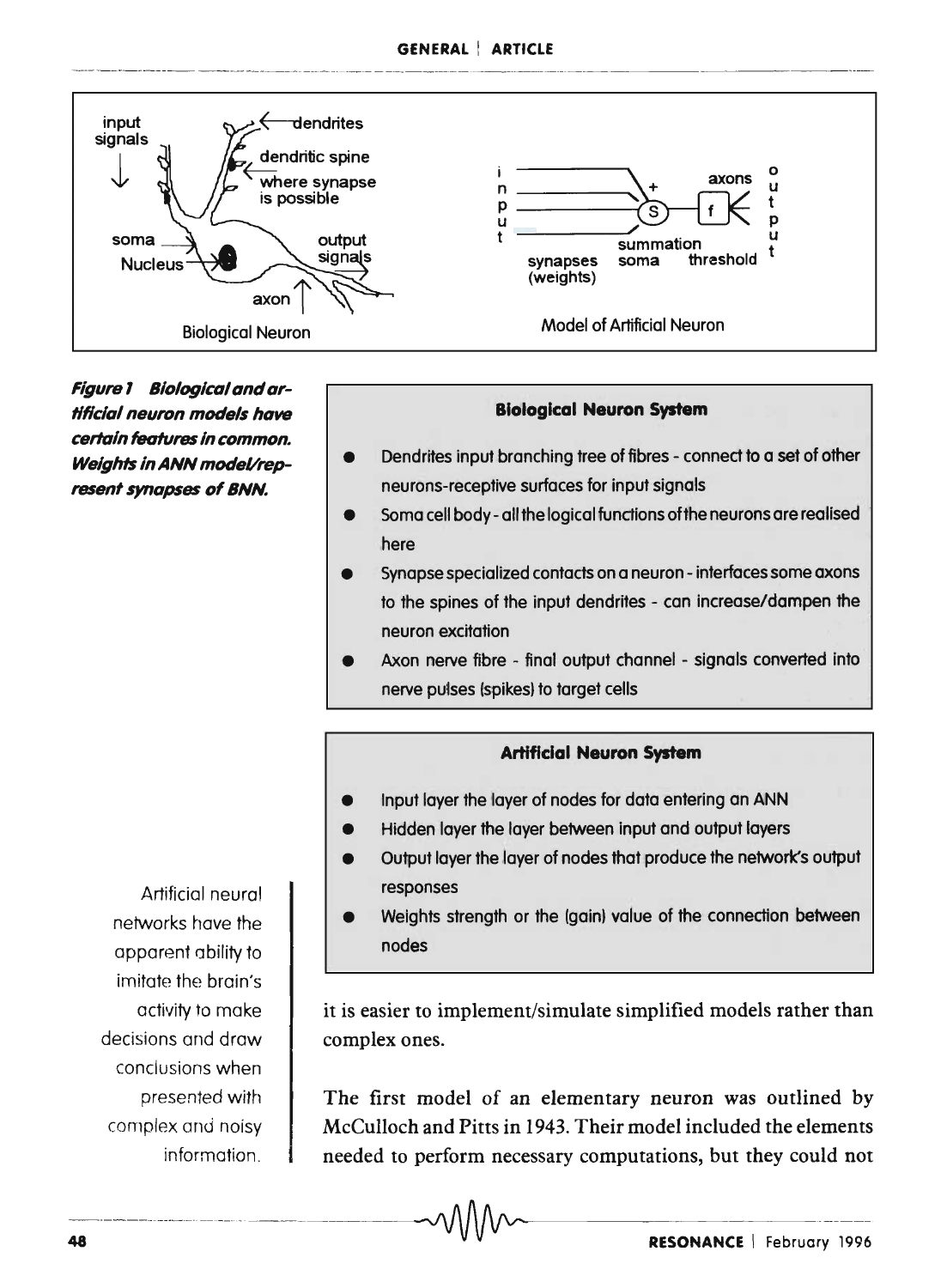

realise the model using the bulky vacuum tubes of that era. McCulloch and Pitts must nevertheless be regarded as the pioneers in the field of neural networks.

ANNs are designed to realise very specific computational tasks/ problems. They are highly interconnected, parallel computational structures with many relatively simple individual processing elements *(Figure* 2). A biological neuron either excites or inhibits all neurons to which it is connected, whereas in ANNs either excitatory or inhibitory neural connections are possible. There are many kinds of neurons in BNNs, whereas in ANNs only certain types are used. It is possible to implement and study various ANN architectures using simulations on a personal computer (PC).

# **Types of ANNs**

There are mainly two types of ANNs: feed forward neural networks (FFNNs) and recurrent neural networks (RNNs). In FFNN there are no feedback loops. The flow of signals/information is only in the forward direction. The behaviour of FFNN does not depend on past input. The network responds only to its present input. In RNN there are feedback loops (essentially FFNN with output fed back to input). Different types of neural network architectures are briefly described next.

*• Single-layer feed forward networks:* It has only one layer of

Figure 2 A typical artificial neural network (feed forward} *does* nofusIHII/y *have*  feedback - flow of signal/ Information *Is* Dnly In *the*  forward direction. A multilayer feed forward neural network (FFNN) is shown here. The non-linear characteristics of **ANNs** are due to the non-linear activation function f. This is useful for accurate modelling of nonlinear systems..

### Characteristics of non-linear systems

In non-linear systems, the output variables do not depend on the input variables in a linear manner. The dynamic characteristics of the system itself would depend on either one or more of the following: amplitude of the input signal. its wave form. its frequency. This is not so in the case of a linear system.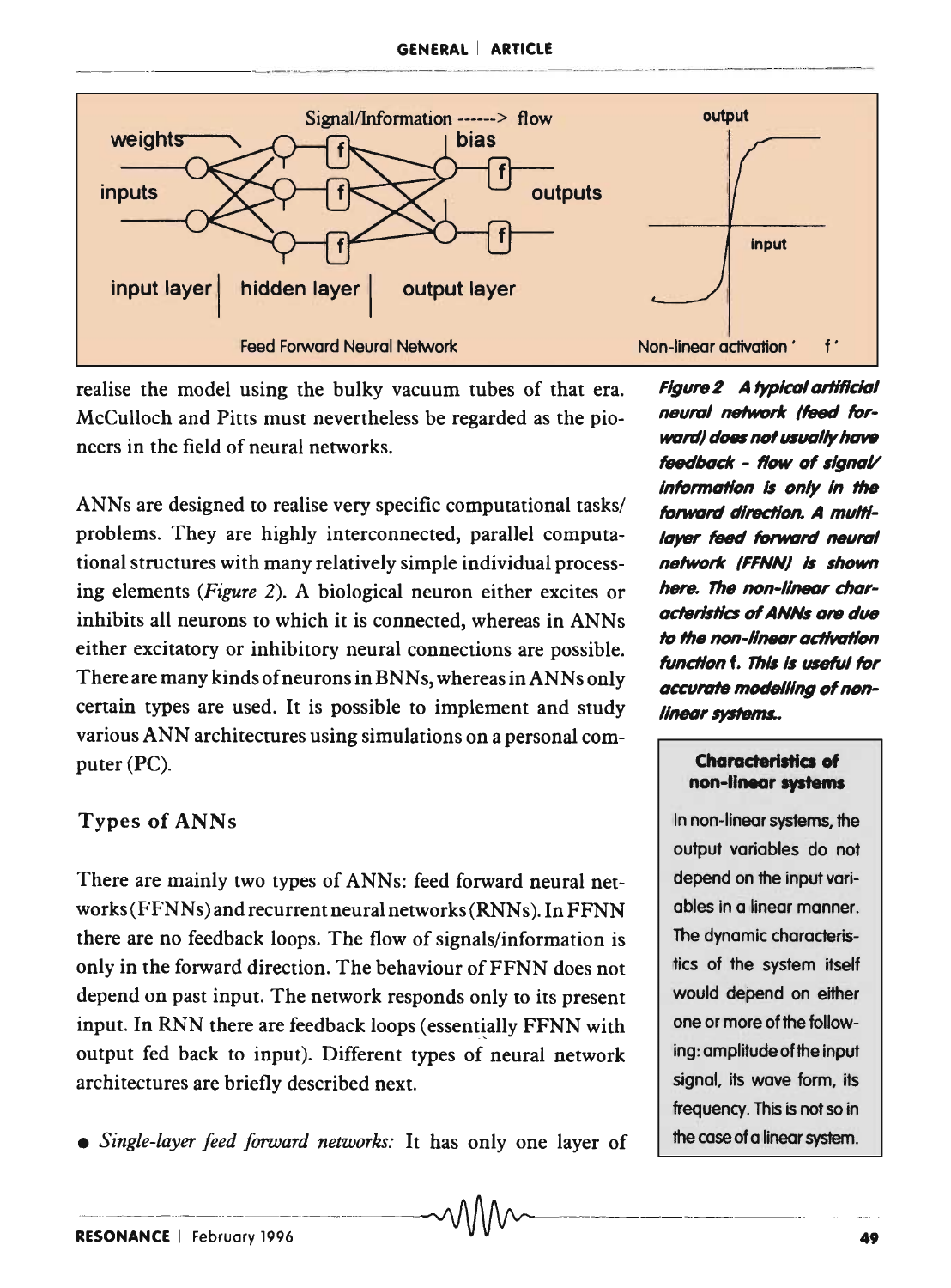**Figure 3** Recurrent neural **network has feedback loops**  *with* **output** *fed* **back** *to* in*put.* 



computational nodes. It is a feed forward network since it does not have any feedback.

*• Multi-layer feed forward networks:* It is a feed forward network with one or more hidden layers. The source nodes in the input layer supply inputs to the neurons of the first hidden layer. The outputs of the first hidden layer neurons are applied as inputs to the neurons of the second hidden layer and so on *(Figure* 2). If every node in each layer of the network is connected to every other node in the adjacent forward layer, then the network is called fully connected. If however some of the links are missing, the network is said to be partially connected. Recall is instantaneous in this type of network (we will discuss this later in the section on the uses of ANNs). These networks can be used to realise complex input/output mappings.

*• Recurrent neural networks:* A recurrent neural network is one in which there is at least one feedback loop. There are different kinds of recurrent networks depending on the way in which the feedback is used. In a typical case it has a single layer of neurons with each neuron feeding its output signal back to the inputs of all other neurons. Other kinds of recurrent networks may have selffeedback loops and also hidden neurons *(Figure 3).* 

*• Lattice networks:* A lattice network is a feed forward network with the output neurons arranged in rows and columns. It can have one-dimensional, two-dimensional or higher dimensional arrays of neurons with a corresponding set of source nodes that

The first model of an elementary neuron was outlined by McCulloch and Pitts in 1943. The model included the elements to perform necessary computations , but they could not realise the model using the bulky vacuum tubes of that era. McCulloch and Pitts must nevertheless be regarded as the pioneers in the fieid of neural netWorks.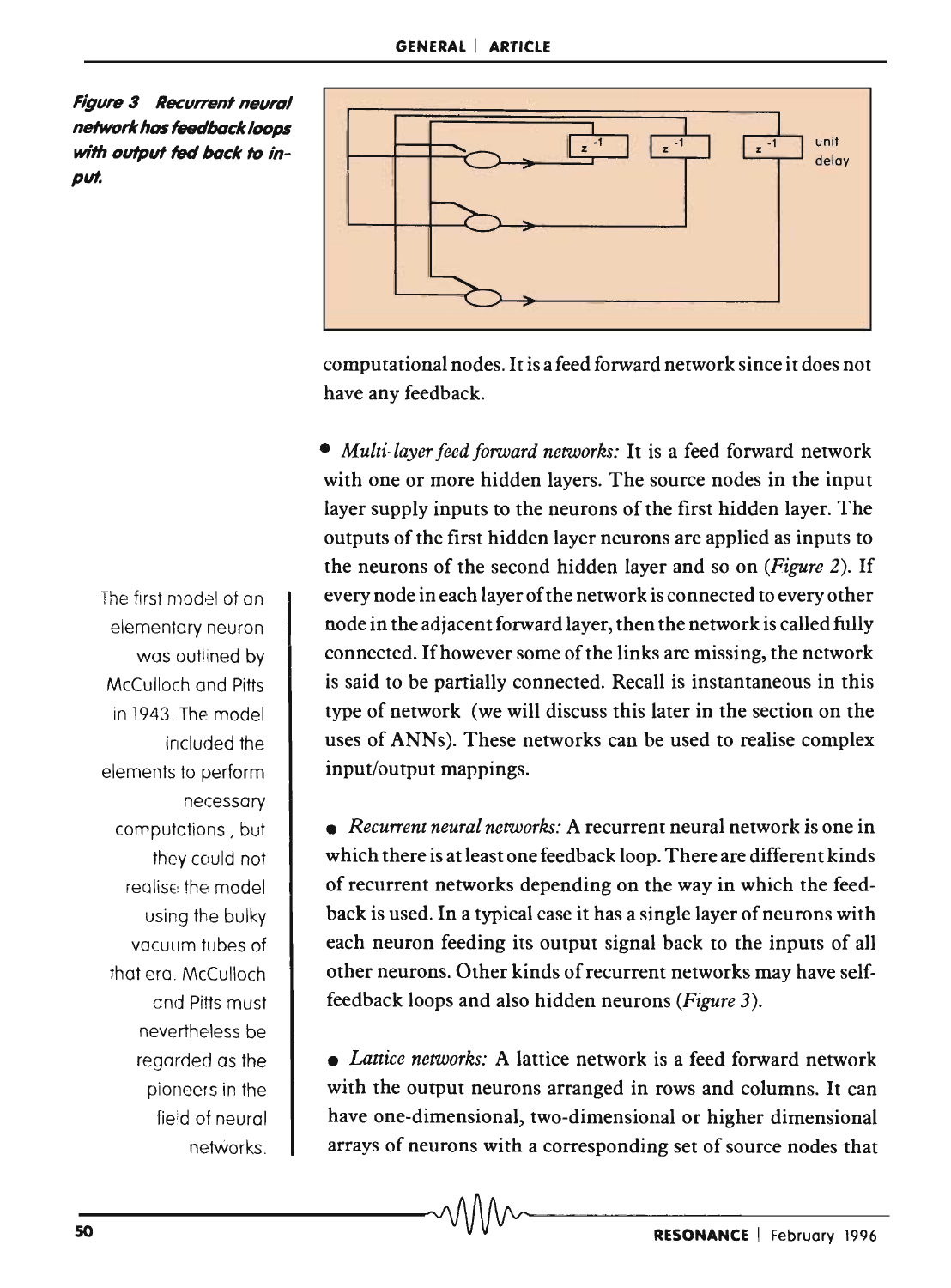#### GENERAL ! ARTICLE



supply the input signals to the array. A one-dimensional network of three neurons fed from a layer of three source nodes and a twodimensional lattice of 2-by-2 neurons fed from a layer of two source nodes are shown in *Figure* 4. Each source node is connected to every neuron in the lattice network.

There are also other types of ANNs: Kohonen nets, adaptive resonance theory (ART) network, radial basis function (RBF) network, etc., which we will not consider now.

# Training an ANN

A learning scheme for updating a neuron's connections (weights) was proposed by Donald Hebb in 1949. A new powerful learning law called the *Widrow-Hofflearning rule* was developed by Bernard Widrow and Marcian Hoff in 1960.

How does an ANN achieve 'what it achieves'? In general, an ANN structure is trained with known samples of data. As an example, if a particular pattern is to be recognised, then the ANN is first trained with the known pattern/information (in the form of digital signals). Then the ANN is ready to recognise a similar pattern when it is presented to the network. If an ANN is trained with a character 'H' , then it must be able to recognise this character when some noisy/fuzzy H is presented to it. A Japanese optical character recognition (OCR) system has an accuracy of about 99% in recognising characters from thirteen fonts used to train the ANN. The network learns (updates its weights) from the  $~\sim$ 

Figure 4 Lattice networks are FFNNs with output neurons arranged in rows and columns. The one-dimensional network of three neurons shown here Is *fed* from a layer of three source nodes. The two-dimensional lattice is fed from a layer of two source nodes.

> ANNs are used for pattern recognition, image processing, signal processing/ prediction, adaptive control and other related problems.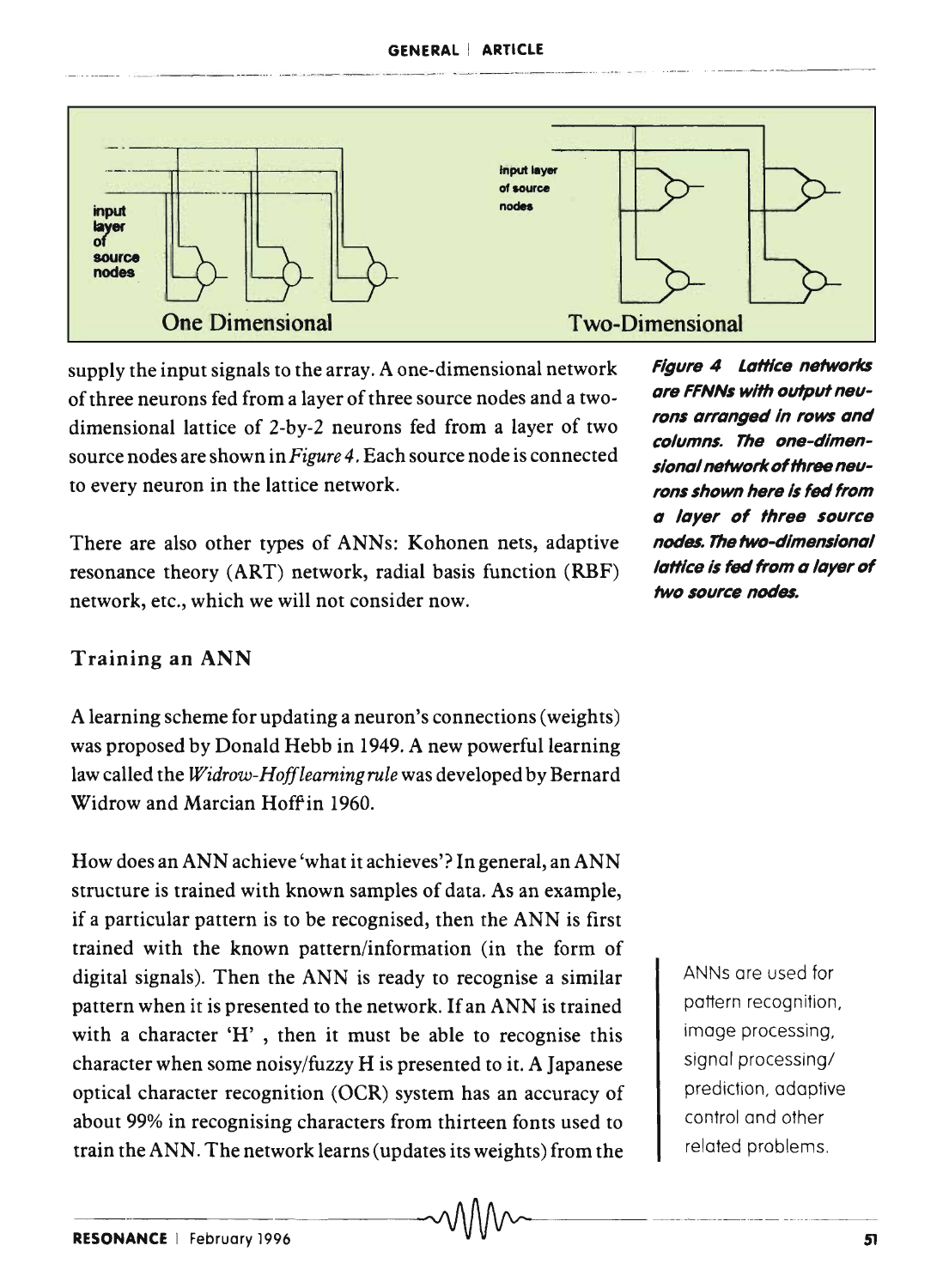How does on ANN achieve 'what it achieves'? In general, an ANN structure is trained with known samples of data. For example, if a particular pattern is to be recognised, then the ANN is first trained with the known pattern/ information (in the form of digital signals). Then the ANN is ready to recognise a similar pattern when it is presented to the network.

given data while trying to minimise some cost function of the 'error' between the training set data (output) and its own output. This learning is accomplished by the popular back-propagation (BPN) algorithm, which is slow in convergence. It is a learning method in which an output error is reflected to the hidden layers (for updating the hidden layer weights). In essence, the numerical values of the weights (strengths of synapses; see the box and *Figure*  2) of the network are updated using some rule of the type:

new weights = old (previous) weights + learning rate times gradient of the cost function (with respect to the weights),

Once the ANN is trained, the 'learned information' is captured in these weights in a condensed (and yet complex) way. In general, these weights have no direct physical significance or meaning related to the process or phenomenon which is described or modelled by the ANN. However, the overall function of the ANN is relevant to a given task/application.

Although the basic processing element is simple, when several of them are connected (and also needed in many applications), the size of an ANN could be very large in terms of the number of neurons (hundreds) in a given layer. A maximum of one hidden layer is often sufficient for many tasks, to attain the required accuracy. The larger the ANN, the more time it takes to train the network. Despite the simplicity of the basic units, the mathematical theory to study and analyse the various structures and schemes based on ANNs and their (non-linear) behaviour can be very involved.

# Uses of ANNs

The ANNs are used for pattern recognition, image processing, signal processing/prediction, adaptive control and other related problems. Due to the use of non-linear activation functions, the ANNs are highly suitable for very accurate mapping (modelling) of non-linear systems based on the input/output data. This non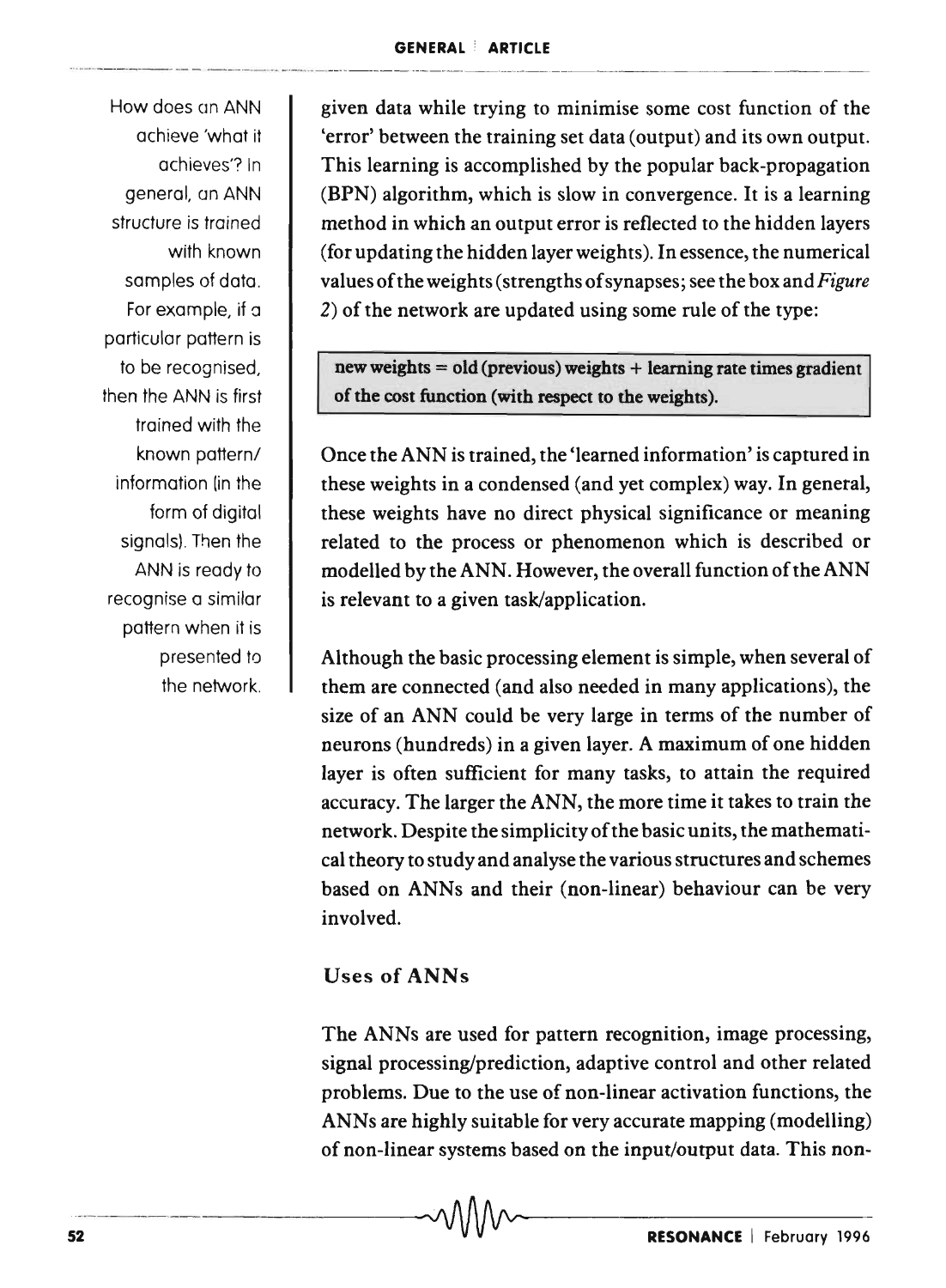linear activation function is also useful in reducing the adverse effect of outliers/spikes in data, and in improving the accuracy of estimates obtained by RNN (see the box).

Some of the uses of ANNs (FFNNs and RNNs) are briefly mentioned here:

- Information storage/recall- The recall is a process of decoding the previously stored information by the network.
- Pattern recognition/classification - to recognise a specific pattern from a cluster of data/ to classify sets of data/information.
- Non-linear mapping between high-dimensional spaces (mathematical modelling of non-linear behaviour of systems).
- Time-series prediction (like weather forecasting), modelling of non-linear aerodynamic phenomena, detection of faults/ failures in systems like power plants and aircraft sensors.

Some of the specific applications (based on open literature)/ possibilities are:

- Assisting IC-CIM (computer integrated manufacturing of integrated circuits).
- Japanese-OCR (optical character recognition).
- Financial forecasting (the Neuro-Forecasting Centre in London).
- Process control (Fujitsu Ltd., Kawasaki, Japan).
- Analysis of medical tests.
- Target tracking and recognition (multi-sensor data fusion).

In the field of artificial intelligence, we have heard of expert systems (ES). In essence an ES is a software-based system that describes the behaviour of (human) experts in some field by capturing/collecting the knowledge in the form of rules and symbols. If fuzzy or noisy data is given to an ES, it might give wrong answers. Since the ANN-based system can be trained with some fuzzy or noisy data, the combination of ES and ANN

#### **RNNs**

RNNs are specially suitable for estimation of parameters of dynamic systems in an explicit way. The RNN-based schemes for parameter estimation have been shown (by the first author) to be the generalisation of some of the conventional parameter estimation methods. These methods are useful for estimation of parameters of dynamic systems in explicit ways, e.g. mathematical modelling of aircraft dynamics. When realised in hardware, the RNN architectures are such that they are naturally adapted to obtain fast solutions to parameter estimation problems (depending on the speed of the basic processing hardware elements). RNNs are thus specially suited for arriving at nonlinear state space models of dynamic systems.